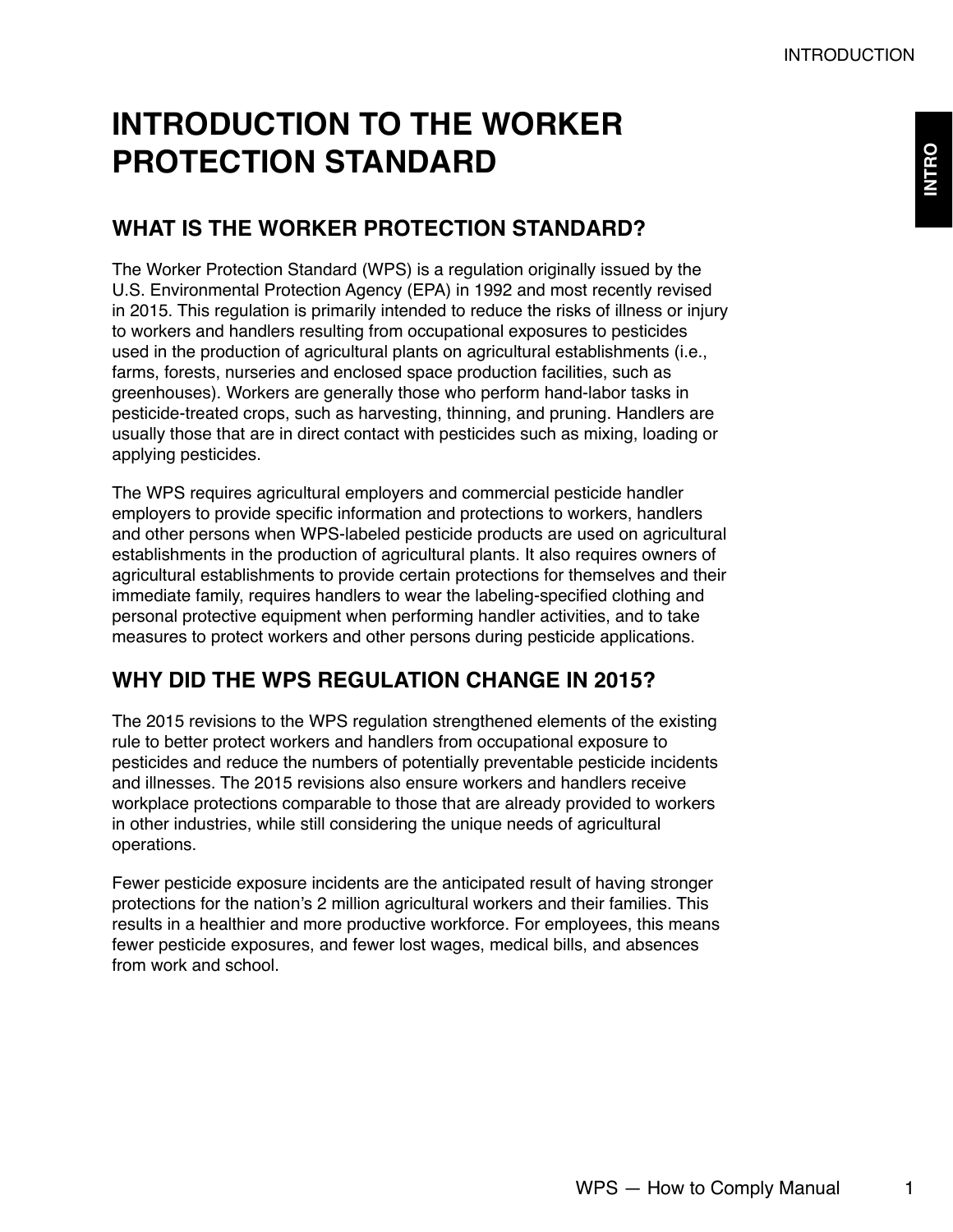# **WHAT CHANGED IN THE WPS?**

The 2015 revisions to the Worker Protection Standard cover many different topic areas. The major revisions include:

- Annual mandatory training to inform workers and handlers about the required protections afforded to them.
- Expanded training that includes instructions to reduce take-home exposure from pesticides on work clothing and other safety topics.
- Anyone under 18 years old are prohibited from being a pesticide handler or doing early-entry work during a restricted-entry interval (REI).
- Expanded mandatory posting of no-entry signs for outdoor production (e.g., farms, forests and nurseries) if the REI is greater than 48 hours.
- New application exclusion zones (AEZ) up to 100 feet surrounding pesticide application equipment intended to protect workers and others from pesticide exposure during pesticide applications.
- Providing more than one way for workers and handlers to gain access to pesticide application information and safety data sheets – centrally-posted or by requesting records themselves, through medical personnel or through a designated representative.
- If a respirator is required by the labeling, the employer must provide the handler with a medical evaluation, fit testing, and respirator training in compliance with the Occupational Safety and Health Administration's (OSHA's) Respiratory Protection Standard.
- Mandatory record-keeping to improve states' ability to follow up on pesticide violations and enforce compliance. Records of application-specific pesticide information, safety data sheets (SDS), worker/handler pesticide safety training and respirator medical evaluations, fit testing and respirator training must be kept for 2 years.
- Anti-retaliation provisions that are comparable to the U.S. Department of Labor.
- If protective eyewear is required by the labeling, the employer must provide water for emergency eye flushing for handlers at pesticide mixing/loading sites.
- Expanded definition of immediate family and criteria for agricultural establishments that are eligible for the exemption for owners and their immediate families.
- Replaced the term "greenhouse" with "enclosed space production", which includes greenhouses, mushroom houses, hoop houses, high tunnels, and grow houses.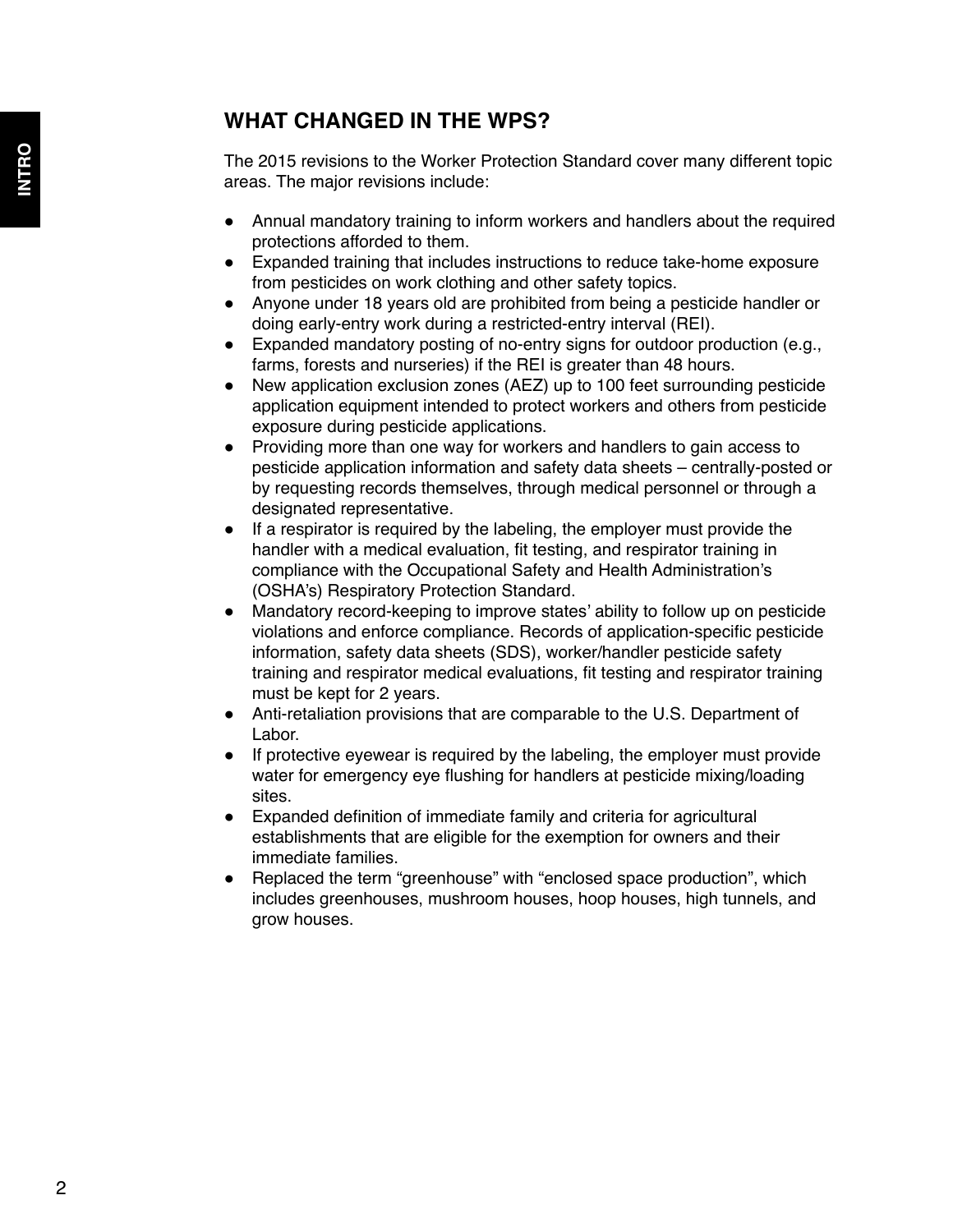**INTRO**

# **IMPLEMENTATION DATES OF THE NEW WPS REQUIREMENTS**

### **Effective January 2, 2017:**

- ❖ Annual mandatory training for workers and handlers.
- ❖ No grace period to train workers (there has never been a grace period to train handlers).
- ❖ Recordkeeping of handler and worker training.
- ❖ Minimum age requirement of 18 years old for pesticide handlers or earlyentry workers entering into a treated site before the REI has expired.
- ❖ Expanded mandatory posting of no-entry signs for outdoor production (e.g., farms, forests and nurseries) if the REI is greater than 48 hours.
- ❖ Recordkeeping and posting of pesticide application information and hazard information (i.e., SDS).
- ❖ Anti-retaliation protections strengthened.
- ❖ Requirements for medical evaluation, fit testing and specific training for use of respirators and the associated recordkeeping.
- ❖ Provide specific amounts of water to be used for routine decontamination.
- ❖ Provide water for emergency eye flushing for handlers at mixing/loading sites if protective eyewear is required by the pesticide product labeling.
- ❖ Continued exemption for owners and their immediate family with an expanded definition of immediate family.
- ❖ During pesticide applications, agricultural employers must keep workers and other persons out of the AEZ surrounding the pesticide application equipment within the establishment's property boundary.

### **Effective January 2, 2018**

- ❖ Expanded training content for workers and handlers (January 2, 2018 or within 6 months of EPA making training materials available but not before January 2, 2018). Refer to Appendix B: Worker Protection Standard Criteria for worker and handler training content.
- ❖ The expanded content that must be included in the pesticide safety information display (safety posters). Refer to page 23.
- ❖ Suspending applications. The requirement for handlers to suspend applications if anyone, other than a trained and equipped handler involved with the application, is in the AEZ which can extend beyond the establishment's property boundary.

#### **Until these 2015 revised WPS requirements become enforceable, the 1995 WPS regulations (subparts A, B and C of 40 CFR part 170) remain in effect.**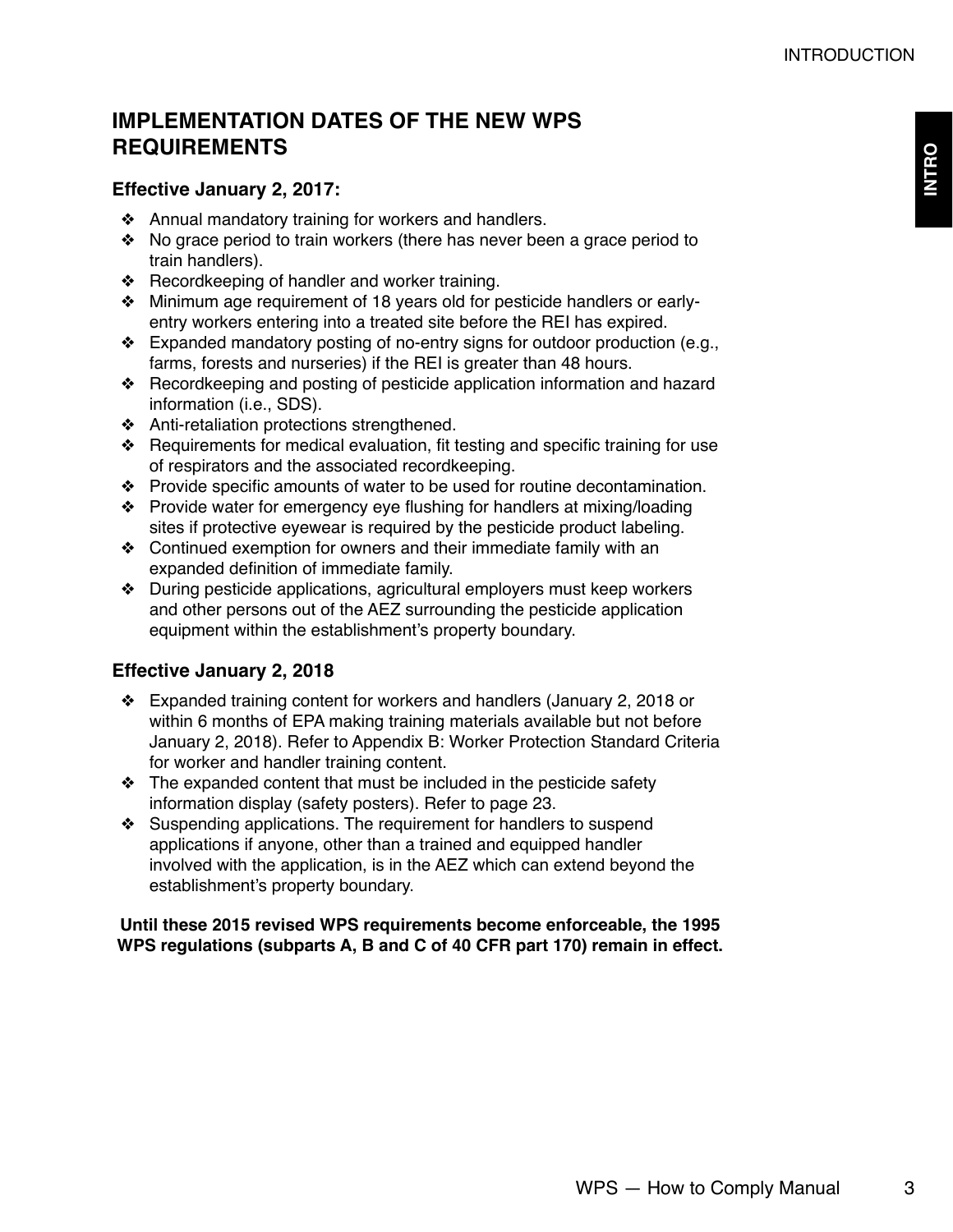### **WHO DOES THE WPS PROTECT?**

The WPS requires employers to take steps to protect primarily two types of agricultural employees: workers and handlers. In addition, the WPS provides certain protections for "other persons" during pesticide applications (e.g., nonworker/handler employees, family members, customers, government officials and any bystanders).

#### **Workers**

A worker is anyone who is:

- 1. Employed (including self-employed) in exchange for a salary or wages or other monetary compensation, **and**
- 2. Doing tasks directly related to the production of agricultural plants on an agricultural establishment such as harvesting, weeding, carrying nursery stock, repotting plants, pruning or watering.

#### **Handlers**

A handler is anyone who is:

- 1. Employed (including self-employed) in exchange for a salary or wages or other monetary compensation by an agricultural establishment or a commercial pesticide handling establishment that uses pesticides in the production of agricultural plants, **and**
- 2. Doing any of the following tasks:
	- Mixing, loading, transferring, applying or disposing of pesticides,
	- Handling opened containers of pesticides; emptying, triple-rinsing, or cleaning pesticide containers according to pesticide product labeling instructions; or disposing of pesticide containers that have not been cleaned,
	- Acting as a flagger,
	- Cleaning, adjusting, handling or repairing the parts of mixing, loading, or application equipment that may contain pesticide residues,
	- Assisting with the application of pesticides, including incorporating the pesticide into the soil after the application has occurred, or dipping plant cuttings in rooting hormones that are registered pesticides,
	- Entering a greenhouse or other enclosed space after application and before the inhalation exposure level listed on the pesticide product labeling has been reached or any ventilation criteria established by WPS (Chapter 3, Table 1. Entry Restrictions During Enclosed Space Production Pesticide Applications) or on the pesticide product labeling has been met to:
		- о Operate ventilation equipment,
		- о Adjust or remove coverings, such as tarps used in fumigation, or
		- о Check air pesticide concentration levels,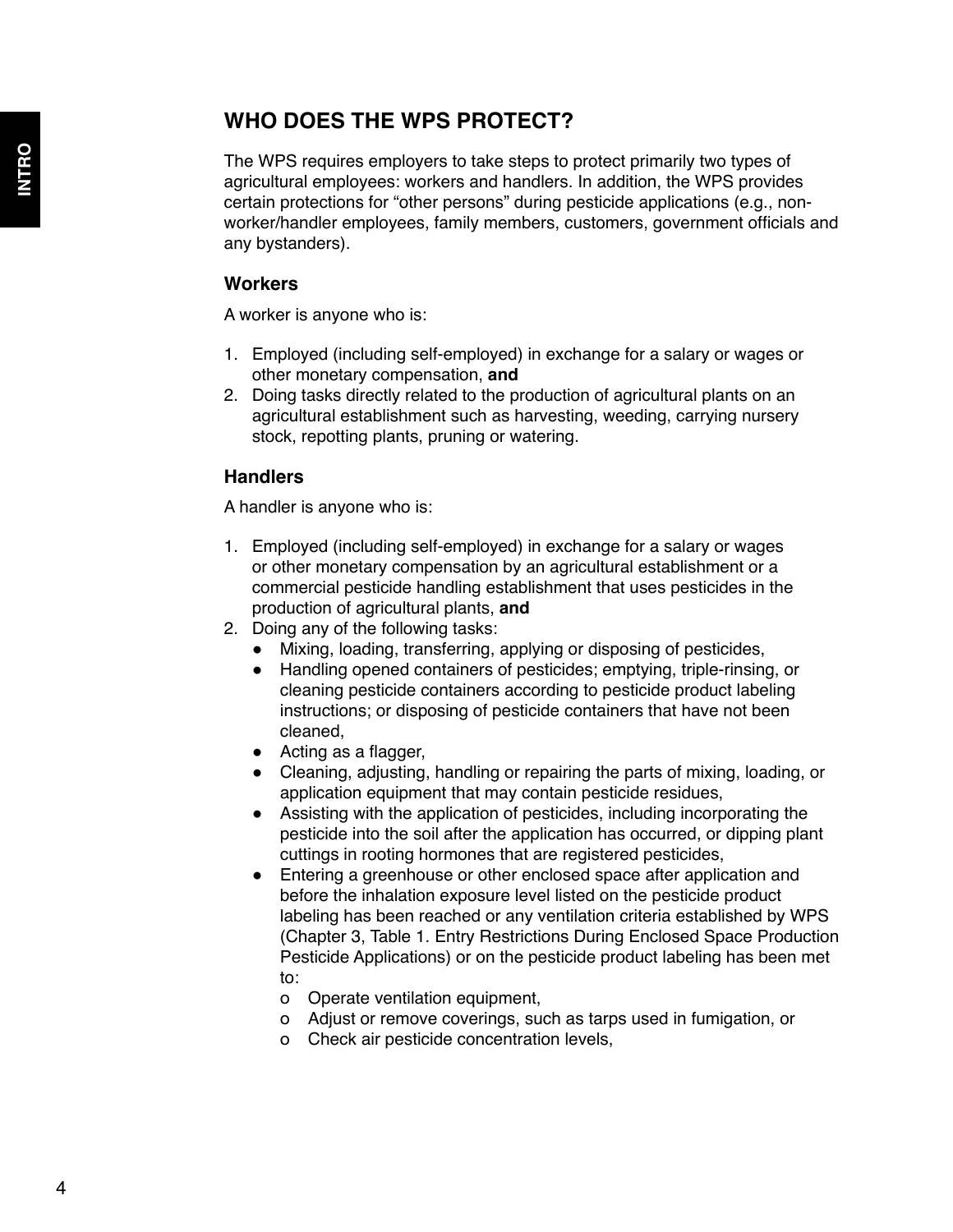- Entering a treated area outdoors after application of any soil fumigant to adjust or remove soil coverings, such as tarps, or
- Performing tasks as a crop advisor:
	- о During any pesticide application,
	- о During any restricted-entry interval, or
	- о Before any inhalation exposure level listed on the pesticide product labeling has been reached or any ventilation criteria established by WPS (Chapter 3, Table 1. Entry Restrictions During Enclosed Space Production Pesticide Applications) or on the pesticide product labeling has been met.

#### Examples:

You *are* a handler if you are loading unopened water-soluble packets into a mixing tank (because you are mixing and loading the pesticide).

You *are not* a handler if you:

- Purchase pesticides and transport them unopened to an establishment.
- Carry containers that have never been opened into a pesticide storage facility.
- Transport containers that have never been opened to the site where they are to be mixed, loaded, or applied.

Handlers who are currently certified as applicators of restricted-use pesticides must be given all of the WPS handler protections, except that they do not need to receive WPS training.

### **Crop Advisors**

A crop advisor may be a worker or handler under the WPS depending on when the crop advising task is done. A crop advisor is defined as any person who is assessing pest numbers, damage, pesticide distribution, or the status or requirements of agricultural plants.

- If crop advising tasks are done during a pesticide application or while the REI is in effect, the crop advisor is a handler under WPS.
- If crop advising tasks are done after the REI has expired, but is within the 30 days of the expiration of the REI, the crop advisor is a worker under WPS.

See Chapter 6: Exemption and Exceptions for additional requirement for crop advisors.

*A person is not a handler if he or she only handles pesticide containers that have never been opened or have been emptied and cleaned according to instructions on the pesticide product labeling.*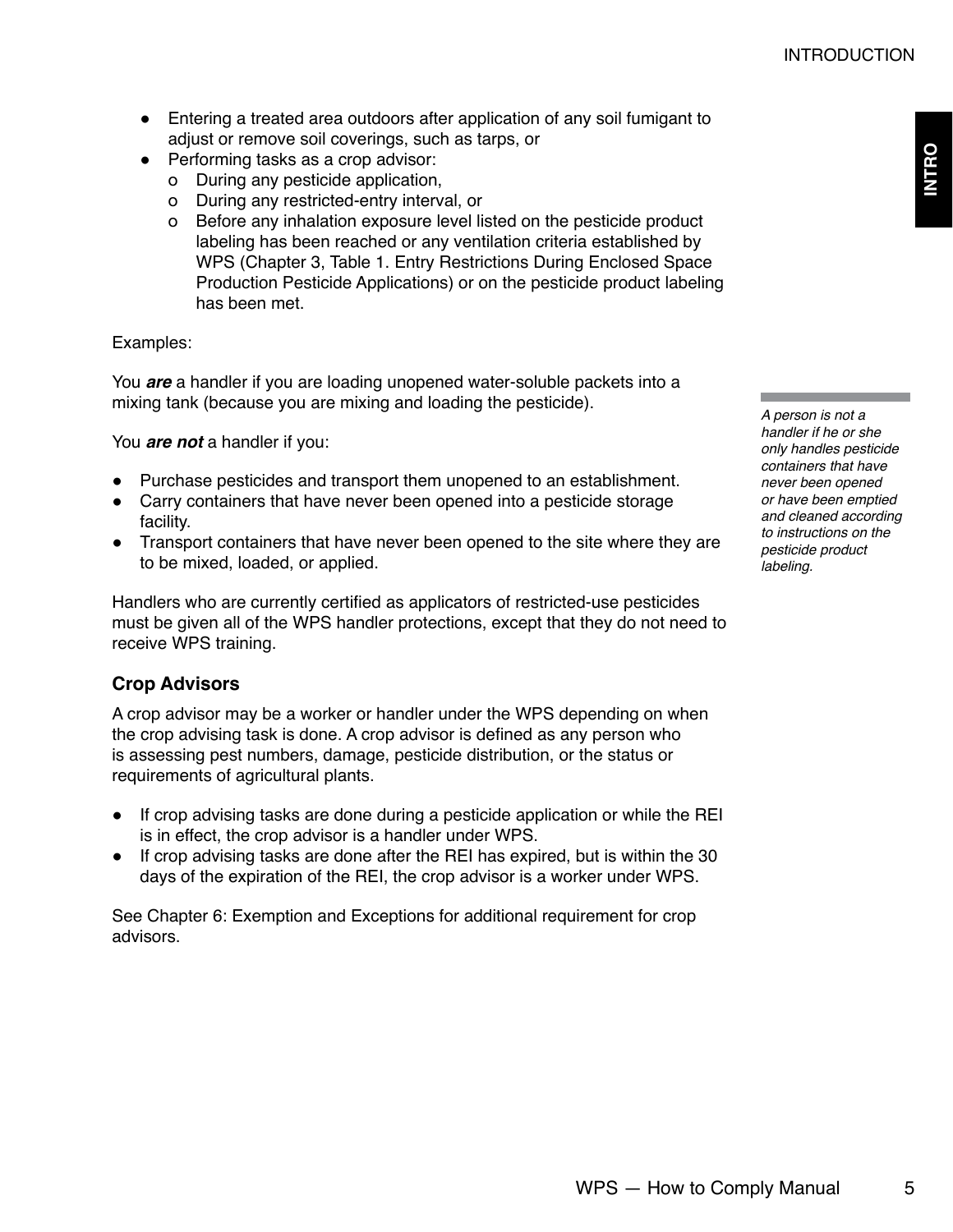### **WHAT ARE THE BASIC PRINCIPLES OF THE WPS?**

The WPS is based on a foundation of three basic principles to enhance protections provided to agricultural workers, pesticide handlers and other persons.

#### **INFORM**

To ensure employees will be informed about exposure to pesticides, the WPS requires:

- **Pesticide safety training** for workers and handlers.
- **Pesticide safety information** basic safety concepts (on the poster or otherwise displayed) available at the central location and some decontamination sites.
- **Pesticide application and hazard information (SDS) and access to the information** — centrally-located pesticide application information and safety data sheets (SDS) in an area accessible to workers and handlers. This information must be kept for 2 years on the establishment and must be provided to the employee, medical personnel or the employee's designated representative upon request.
- **Notify workers about treated areas** posting signs or providing oral notification to avoid inadvertent pesticide exposures.
- **Information exchange** between commercial pesticide handler employers and agricultural employers.

#### **PROTECT**

To ensure employees will be protected from exposures to pesticides, the WPS requires employers to:

- **Exclude workers and others from areas being treated with pesticides.**
- **Exclude workers and others from the application exclusion zone (AEZ)**  within the boundaries of the agricultural establishment during pesticide applications.
- **Exclude workers from areas that remain under a restricted-entry interval (REI)**, with narrow exceptions.
- **Ensure a pesticide handler or an early-entry worker** (one that enters a treated site prior to the expiration of the REI) be a minimum of 18 years old.
- **Prohibit handlers** from applying a pesticide in a way that will expose workers or other persons.
- **Protect handlers during handling tasks** including monitoring while handling highly toxic pesticides.
- **Provide, maintain and ensure the correct use of personal protective equipment (PPE)** including enhanced protections for the use of respirators.
- **Protect early-entry workers** who are doing permitted tasks in treated areas during a REI, including special instructions and duties related to correct use of PPE.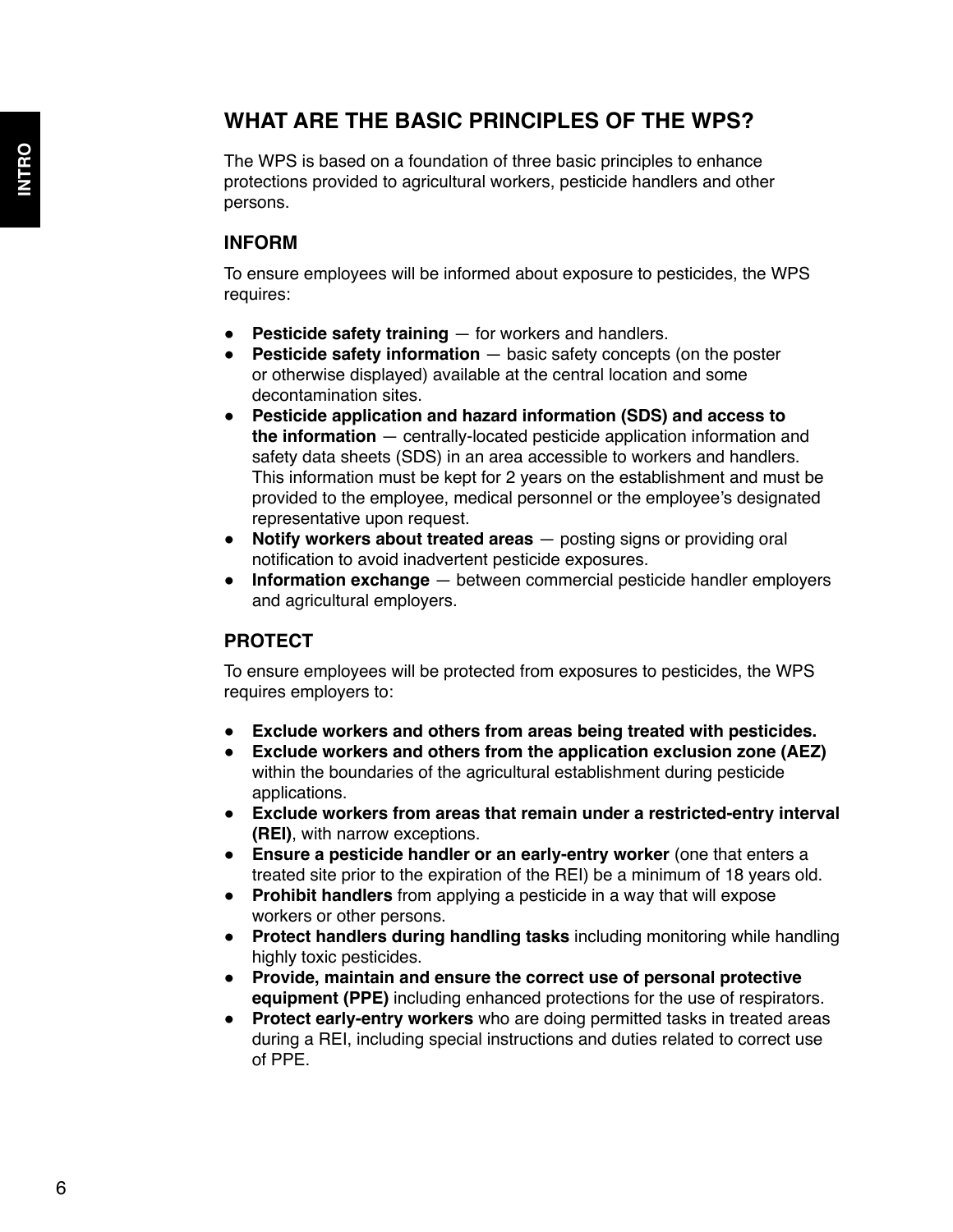#### **In addition, the WPS requires handlers to:**

- **Apply pesticides** in a way that will not expose workers or other persons.
- **Suspend applications** if anyone, other than a trained and equipped handler involved with the application, is in the AEZ during a pesticide application (which may be outside the establishment's property boundary).
- **Wear PPE** specified on the pesticide product labeling.

#### **MITIGATE**

To address pesticide exposures that employees may experience, the WPS requires employers to provide:

- **Decontamination supplies** specific amounts of water for workers and handlers along with soap and towels for routine washing and emergency decontamination.
- **Eyewash water** for handlers using pesticides requiring protective eyewear.
- **Emergency assistance** making transportation available to a medical care facility if an agricultural worker or handler may have been poisoned or injured by a pesticide, and providing information about the pesticide(s) to which the person may have been exposed to.